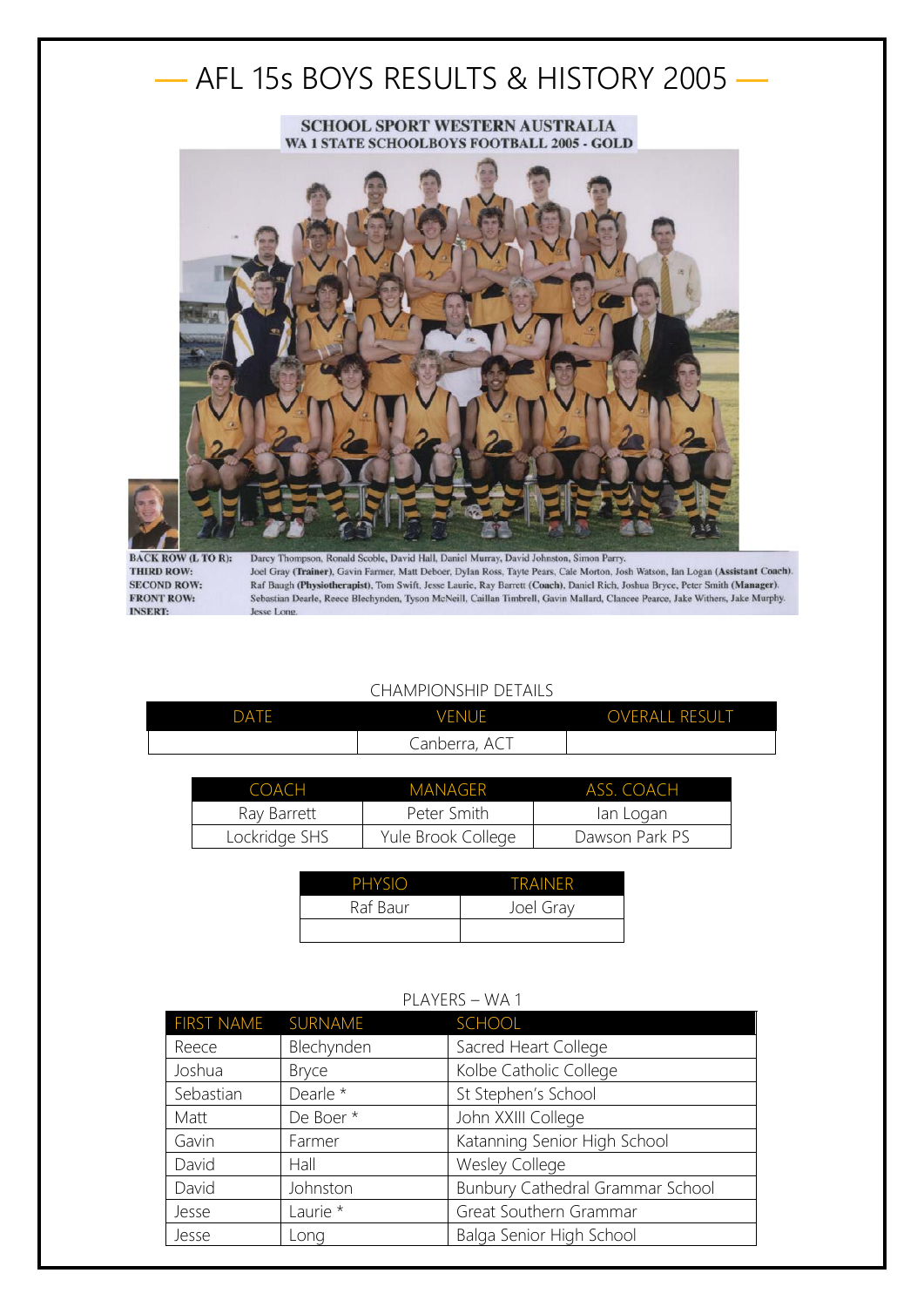| Gavin   | Mallard  | Northhampton Senior High School    |
|---------|----------|------------------------------------|
| Tyson   | McNeill  | Kent St Senior High School         |
| Cale    | Morton   | Hale School                        |
| Jake    | Murphy   | Scotch College                     |
| Daniel  | Murray   | <b>Ballajura Community College</b> |
| Simon   | Parry    | La Salle College                   |
| Clancee | Pearce   | Chisholm Catholic College          |
| Tayte   | Pears    | Manjimup Senior High School        |
| Daniel  | Rich *   | Sacred Heart College               |
| Dylan   | Ross     | Newman College                     |
| Ronald  | Scoble   | Mandurah Catholic College          |
| Tom     | Swift *  | Christ Church Grammar School       |
| Darcy   | Thompson | Bunbury Cathedral Grammar School   |
| Caillan | Timbrell | Kolbe Catholic College             |
| Josh    | Watson   | Duncraig Senior High School        |
| Jake    | Withers  | Newman Senior High School          |

(C) Captain (VC) Vice Captain (MW) Medal Winner (AA) All Australian

#### SCHOOL SPORT WESTERN AUSTRALIA WA 2 STATE SCHOOLBOYS FOOTBALL 2005 - BLACK



**BACK ROW (L TO R):**<br>THIRD ROW: **SECOND ROW:** 

**FRONT ROW:** 

Con Regan, Stefan Collins, Ollie Edwards, Richard Rosendorff, Matthew Whitbread, Carl Hancock, Daniel Whitehead. Jason Hoskins, Oliver Jamieson, Steven Magriplis, Robert Richards, Dean Beswick, Dustin Edwards, Graeme Matson, Dean Orzanski. Joel Gray (Trainer), Raf Baugh (Physiotherapist), cober Attenuates, Dean Detwick, Dustain Calculation, Dean Orangelia, Joel Gray (Trainer), Raf Baugh (Physiotherapist), One Ramirez, Kyle Bindon, Mark Hendon (Coach), Dannie

OFFICIALS

| COACH       | MANAGFR            | ASS. COACH  | <b>TRAINFR</b> |
|-------------|--------------------|-------------|----------------|
| Mark Hendon | Peter Della-Vedova | Ron De Boer | Joel Grav      |
|             | Shelley PS         | SIDE.       |                |